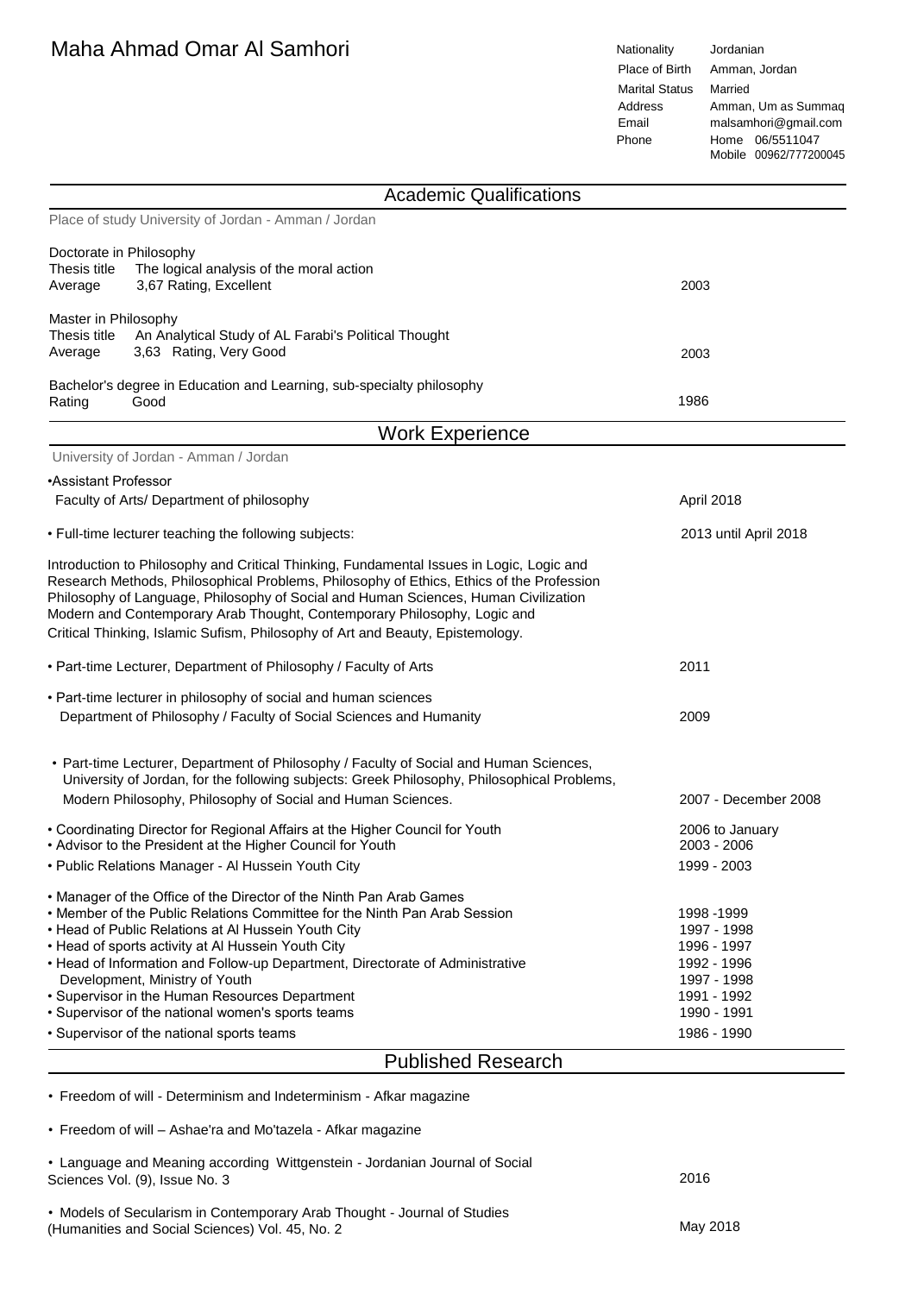- Other Research
- An analytical study of the political thought of Farabi a research for the master's degree.
- The logical analysis of moral action a research for the doctorate degree.

## Training Courses

| • Strategic planning, 45 training hours<br>• Intermediate English language course<br>• Advanced English Language Course - University of Jordan<br>• English language course - intermediate level - the American Center | 2005           |  |
|------------------------------------------------------------------------------------------------------------------------------------------------------------------------------------------------------------------------|----------------|--|
| •International Computer Driving License (ICDL)                                                                                                                                                                         |                |  |
| Training course for trainers, 40 training hours<br>• Training course for trainers, 20 hours training<br>• Comprehensive computer course, 40 training hours                                                             |                |  |
| Executive Management Course, 150 hours<br>• Training of youth trainers and participation, 20 training hours<br>• Streamlining procedures                                                                               | 1999           |  |
| <b>Activities and Hobbies</b>                                                                                                                                                                                          |                |  |
| • Founders of the Association of Jordanian Woman Academics                                                                                                                                                             |                |  |
| • Currently, Member of the General Assembly and the Board of Directors (secretary) of the Association of<br>Jordanian Woman Academics.                                                                                 |                |  |
| • Member of the pioneers of sport movement                                                                                                                                                                             | 2016 - present |  |
| • Member of the International Jordanian athletes culture association                                                                                                                                                   | present        |  |
| • Supervising women's national teams at the 24th Asia Cup in North Korea                                                                                                                                               | 2002           |  |
| • Participation in the Japanese Village Youth Exchange Program in Japan                                                                                                                                                | 1996           |  |
| • Participation in workshops with UNICEF and Save the Children Foundation.                                                                                                                                             |                |  |
| • Giving lectures to supervisors of youth centers on stages of child development.                                                                                                                                      |                |  |
| • Participation in the development of the National Population Strategy                                                                                                                                                 | 2005           |  |
| • Member of the Jordan Paralympics Committee at Al Hussein Youth City                                                                                                                                                  |                |  |
| • Participate in the development of the national youth strategy / axis of action                                                                                                                                       |                |  |
| • Arab table tennis champion (Gold medal).                                                                                                                                                                             |                |  |
| • Secured the silver medal in Arab table tennis cup: Doubles - Mixed Doubles & Teams.                                                                                                                                  | 1986-1987      |  |
| • Member of the university team for table tennis and participation in various local and<br>Arab tournaments.                                                                                                           |                |  |

## University Activities and Courses

- Participation in the various committees of the faculty: the committee for the final exams for postgraduate studies, the examination committee in the department, the social committee of the faculty, the cultural committee of the faculty, the first forum of the graduates of the Faculty of Arts (in addition to donating token gifts to the graduate students) -contributing to the social work activity with the Eye Specialty Hospital.
- Attending training workshops: Academic researcher course.
- Rapporteur of the Fourth International Conference of the Faculty of Arts entitled "Contemporary Trends in Human Studies / Experiences and Approaches".
- Member of the Finance and Foundation Committee for the Conference.